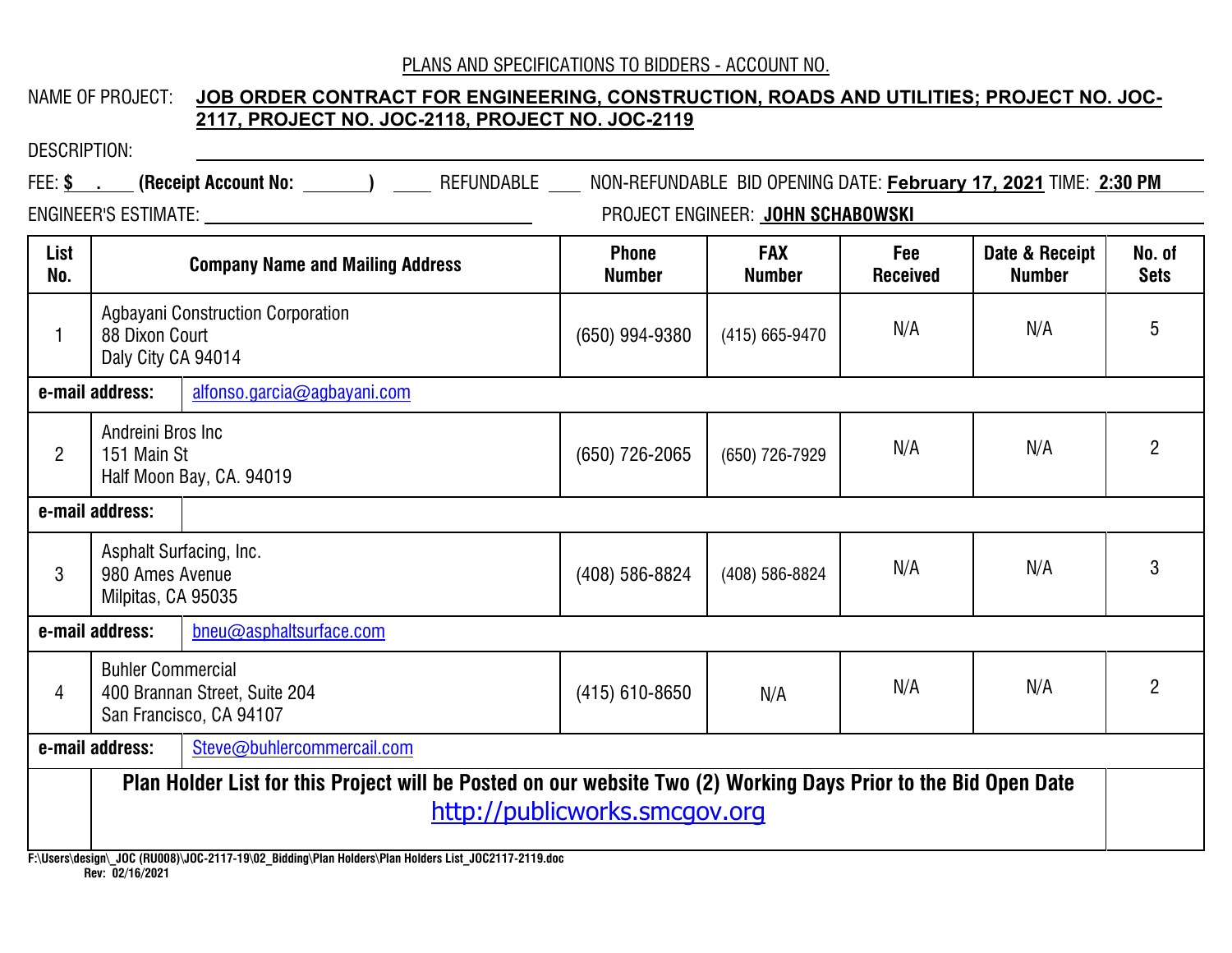# NAME OF PROJECT: **JOB ORDER CONTRACT FOR ENGINEERING, CONSTRUCTION, ROADS AND UTILITIES; PROJECT NO. JOC-2117, PROJECT NO. JOC-2118, PROJECT NO. JOC-2119**

| DESCRIPTION:    |                                                                                                                                                  |                                                                                                                             |                               |                                   |                        |                                 |                       |
|-----------------|--------------------------------------------------------------------------------------------------------------------------------------------------|-----------------------------------------------------------------------------------------------------------------------------|-------------------------------|-----------------------------------|------------------------|---------------------------------|-----------------------|
|                 |                                                                                                                                                  | FEE: \$ . (Receipt Account No: ______) ____ REFUNDABLE ___ NON-REFUNDABLE BID OPENING DATE: February 17, 2021 TIME: 2:30 PM |                               |                                   |                        |                                 |                       |
|                 |                                                                                                                                                  | ENGINEER'S ESTIMATE: THE STRING OF THE STRING OF THE STRING OF THE STRING OF THE STRING OF THE STRING OF THE ST             |                               | PROJECT ENGINEER: JOHN SCHABOWSKI |                        |                                 |                       |
| List<br>No.     |                                                                                                                                                  | <b>Company Name and Mailing Address</b>                                                                                     | <b>Phone</b><br><b>Number</b> | <b>FAX</b><br><b>Number</b>       | Fee<br><b>Received</b> | Date & Receipt<br><b>Number</b> | No. of<br><b>Sets</b> |
| $5\phantom{.0}$ | 400 Reed Street                                                                                                                                  | <b>Builders Exchange of Santa Clara</b><br>Santa Clara, CA 95050                                                            | 408-727-4000                  | (408) 727-2779                    | N/A                    | N/A                             |                       |
|                 | e-mail address:                                                                                                                                  | kf@bxscco.com                                                                                                               |                               |                                   |                        |                                 |                       |
| 6               | <b>Ghilotti Construction Company, Inc.</b><br>246 Ghilotti Avenue<br>Santa Rosa, CA 95407                                                        |                                                                                                                             | (707) 585-1221                | $(707)$ 585-1601                  | N/A                    | N/A                             |                       |
|                 | e-mail address:<br>annette@ghilotti.com                                                                                                          |                                                                                                                             |                               |                                   |                        |                                 |                       |
| $\overline{7}$  | <b>Granite Rock Company</b><br>5225 Hellyer Avenue, Suite 220<br>San Jose, CA 95138                                                              |                                                                                                                             | (408) 574-1400                | (408) 365-9548                    | N/A                    | N/A                             | $\overline{2}$        |
|                 | e-mail address:                                                                                                                                  | estimating@graniterock.com                                                                                                  |                               |                                   |                        |                                 |                       |
| 8               | Interstate Grading & Paving, Inc.<br>128 So. Maple Ave<br>South San Francisco, CA 94080                                                          |                                                                                                                             | (650) 952-7333                | (650) 952-6851                    | N/A                    | N/A                             |                       |
|                 | e-mail address:                                                                                                                                  | $t$ ina@igpinc.com                                                                                                          |                               |                                   |                        |                                 |                       |
|                 | Plan Holder List for this Project will be Posted on our website Two (2) Working Days Prior to the Bid Open Date<br>http://publicworks.smcgov.org |                                                                                                                             |                               |                                   |                        |                                 |                       |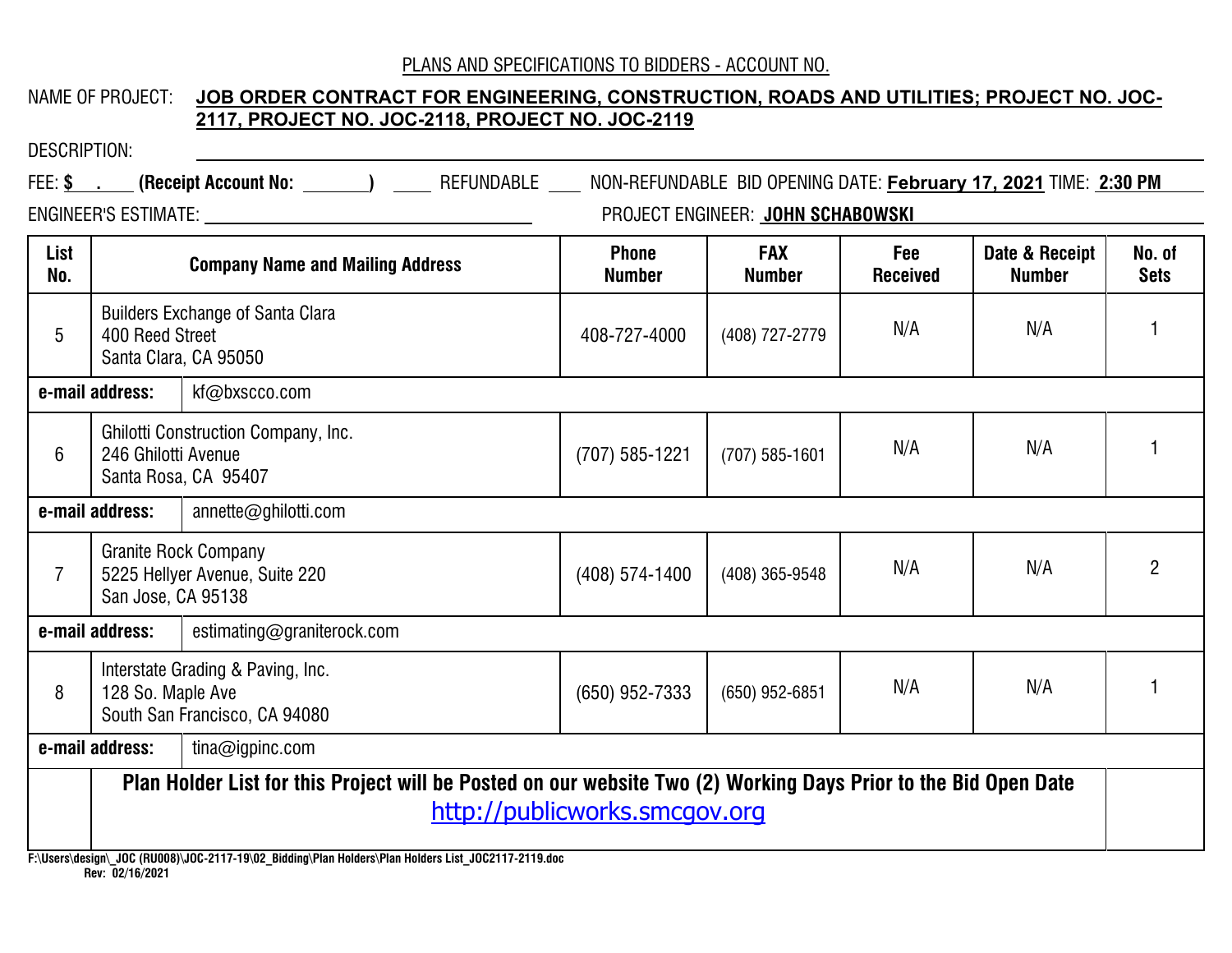# NAME OF PROJECT: **JOB ORDER CONTRACT FOR ENGINEERING, CONSTRUCTION, ROADS AND UTILITIES; PROJECT NO. JOC-2117, PROJECT NO. JOC-2118, PROJECT NO. JOC-2119**

| <b>DESCRIPTION:</b> |                                                                                       |                                                                                                                             |                               |                                   |                        |                                 |                       |  |  |
|---------------------|---------------------------------------------------------------------------------------|-----------------------------------------------------------------------------------------------------------------------------|-------------------------------|-----------------------------------|------------------------|---------------------------------|-----------------------|--|--|
|                     |                                                                                       | FEE: \$ . (Receipt Account No: ______) ____ REFUNDABLE ___ NON-REFUNDABLE BID OPENING DATE: February 17, 2021 TIME: 2:30 PM |                               |                                   |                        |                                 |                       |  |  |
|                     |                                                                                       |                                                                                                                             |                               | PROJECT ENGINEER: JOHN SCHABOWSKI |                        |                                 |                       |  |  |
| List<br>No.         |                                                                                       | <b>Company Name and Mailing Address</b>                                                                                     | <b>Phone</b><br><b>Number</b> | <b>FAX</b><br><b>Number</b>       | Fee<br><b>Received</b> | Date & Receipt<br><b>Number</b> | No. of<br><b>Sets</b> |  |  |
| 9                   | Pavement Coatings Co.<br>2150 Bell Ave., Suite 125<br>Sacramento, CA. 95838           |                                                                                                                             | $(916) 642 - 1751$            | $(916)$ 313-3438                  | N/A                    | N/A                             |                       |  |  |
|                     | e-mail address:                                                                       | estnorth@pavementcoatings.com                                                                                               |                               |                                   |                        |                                 |                       |  |  |
| 10                  | Peninsula Builders Exchange<br>282 Harbor Blvd.<br>Belmont, CA 94002                  |                                                                                                                             | $(650) 591 - 4486$            | $(650) 591 - 8108$                | N/A                    | N/A                             |                       |  |  |
|                     | e-mail address:                                                                       | support@constructionplans.org                                                                                               |                               |                                   |                        |                                 |                       |  |  |
| 11                  | R&S Construction Management Inc.<br>1555 Burke Ave Suite I<br>San Francisco, CA 94124 |                                                                                                                             | (415) 872-9935                | (415) 534-6692                    | N/A                    | N/A                             |                       |  |  |
| e-mail address:     |                                                                                       | teera@rscminc.com                                                                                                           |                               |                                   |                        |                                 |                       |  |  |
| 12                  | <b>Staples Construction</b><br>4030 Clipper Court<br>Fremont, CA 94538                |                                                                                                                             | $(916)$ 206-4054              | (805) 658-8785                    | N/A                    | N/A                             |                       |  |  |
|                     | e-mail address:                                                                       | mhodge@staplesconstruction.com                                                                                              |                               |                                   |                        |                                 |                       |  |  |
|                     |                                                                                       | Plan Holder List for this Project will be Posted on our website Two (2) Working Days Prior to the Bid Open Date             | http://publicworks.smcgov.org |                                   |                        |                                 |                       |  |  |